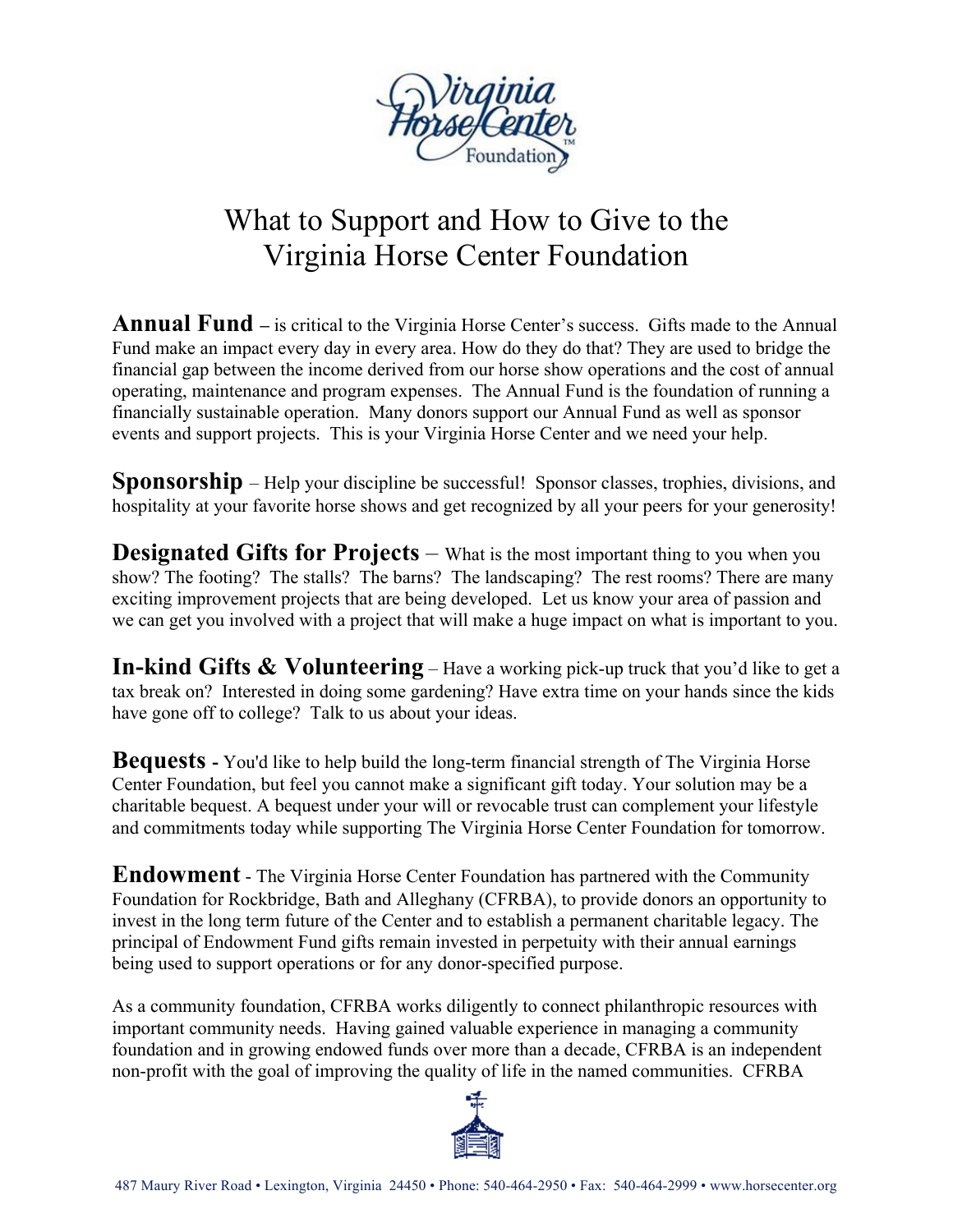holds, administers, invests and makes grants from both endowed and non-endowed funds established by individuals, families and others. Endowment Fund grants are made in perpetuity from annual earnings, with an emphasis on preserving and growing the value of the principal over time.

The Virginia Horse Center is taking advantage of CRBA's experience in managing endowments. This means that donors can be confident that their donations to our endowment are being managed by an experienced professional agency, and that their money will have the greatest future impact on the Virginia Horse Center Foundation.

## **How to Give**

## **Outright gifts:**

**Cash or check:** A gift of cash or a check is a simple way to have an immediate impact. You may send your tax deductible donation to:

Virginia Horse Center Foundation 487 Maury River Road Lexington, Virginia 24450

**Credit card:** Make a gift through your credit card through our website, or call our office. Set up recurring monthly or annual giving. Your information will not be released to outside organizations or agencies, but will remain securely on file for tax and accounting purposes.

**Multi-year pledge**: The Virginia Horse Center relies on supporters who are committed through multiple years for support. This type of giving is critical for future planning and financial security.

#### **Online:**

You can make a gift online through the Horse Center's website at www.VAHorseCenter.org by clicking the "Donate" button on the [page]. From there you will be directed to the entirely secure and safe donation page.

#### **Publicly Traded Securities:**

Please contact Jennifer Donovan at (434) 996-4380 to discuss the best way to transfer appreciated securities to benefit the Horse Center.